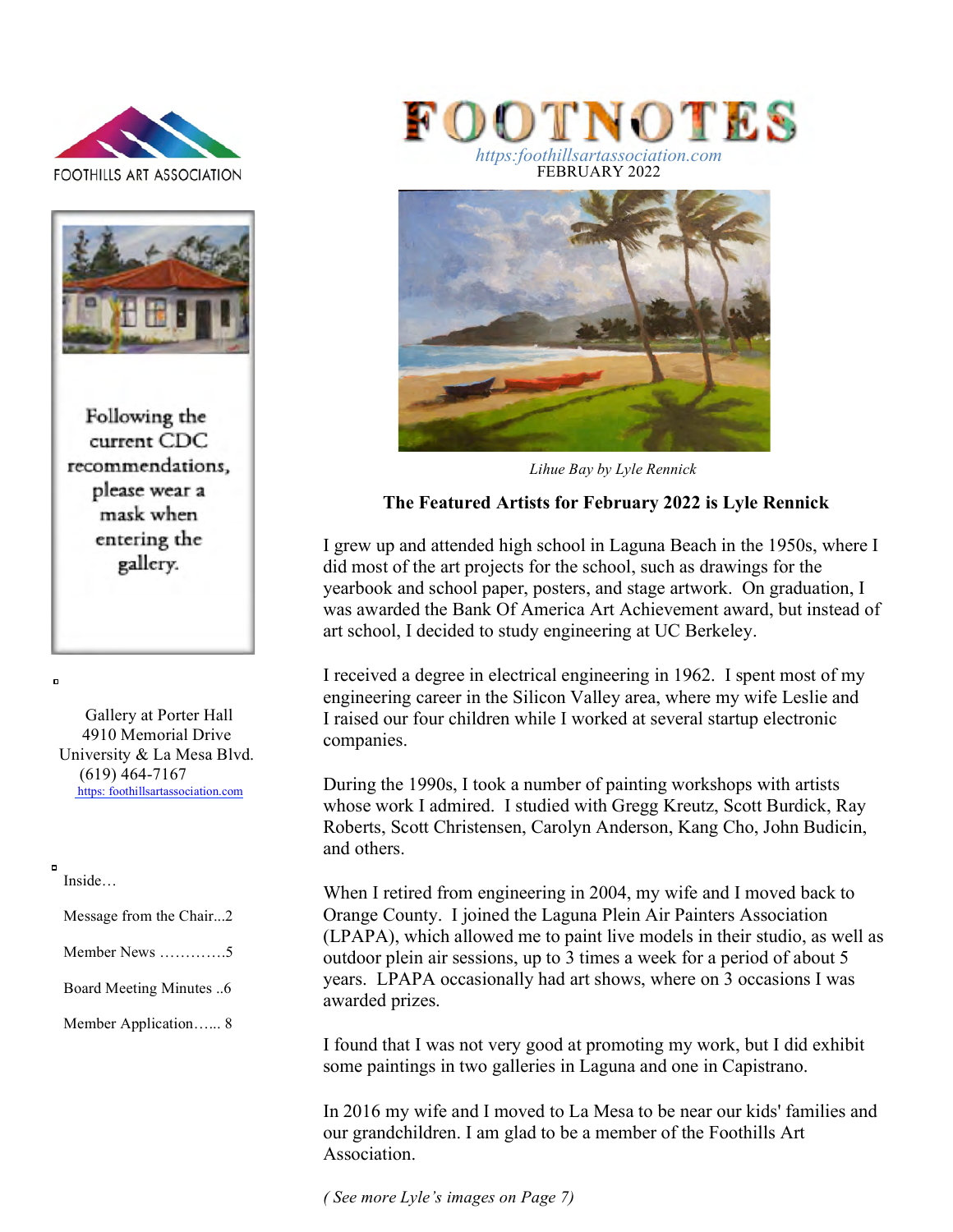**PRESIDENT** Peggy Connolly

**1st VICE PRESIDENT** Rustin Holec

**2ND VICE PRESIDENT** Roberta Labastida

**3rd VICE PRESIDENT** Judy Sawyer

> **TREASURER** Roz Oserin

> **SECRETARY** Gary Dyak

**GALLERY COORDINATOR** Renee Cuifo & Roberta Labastida

> **FEATURED ARTIST COORDINATOR** Judy Sawyer

**HISTORIAN & FACEBOOK COORDINATOR** Renee Cuifo

**NEWSLETTER EDITOR** Bonnie Owen

> **SHOW HANGING COORDINATOR** Barbara Drews

Contact all above by email: foothillsartassoc@gmail.com

> **Gallery** (619) 464-7167



Message from the Chair

It is with great enthusiasm that I take over as President of The Foothills Art Association from the estimable Scott Trimlett.

Scott has made great strides in taking the gallery and its processes to a new level and we hope to continue down that path.

With that, I would like to thank him for everything he has shared with me and wish him all the success in his new role at The San Diego Watercolor Society.

In these trying times once again we find ourselves in a difficult, confusing atmosphere. We've been pushed and pulled in so many directions and life has changed for us in so many ways. This is where I think art has a wonderful role in our lives. I believe art can be a reprieve, a place of peace, a reflection for us and it seems we need this in our lives right now. When life seems overwhelming and too much to handle – turn to the brush, the pencil, any medium for some peace of mind. I hope that everyone has an amazing year ahead of them and I look forward to diving deeper into this wonderful community.

Sincerely, Peggy Connolly President Foothills Art Association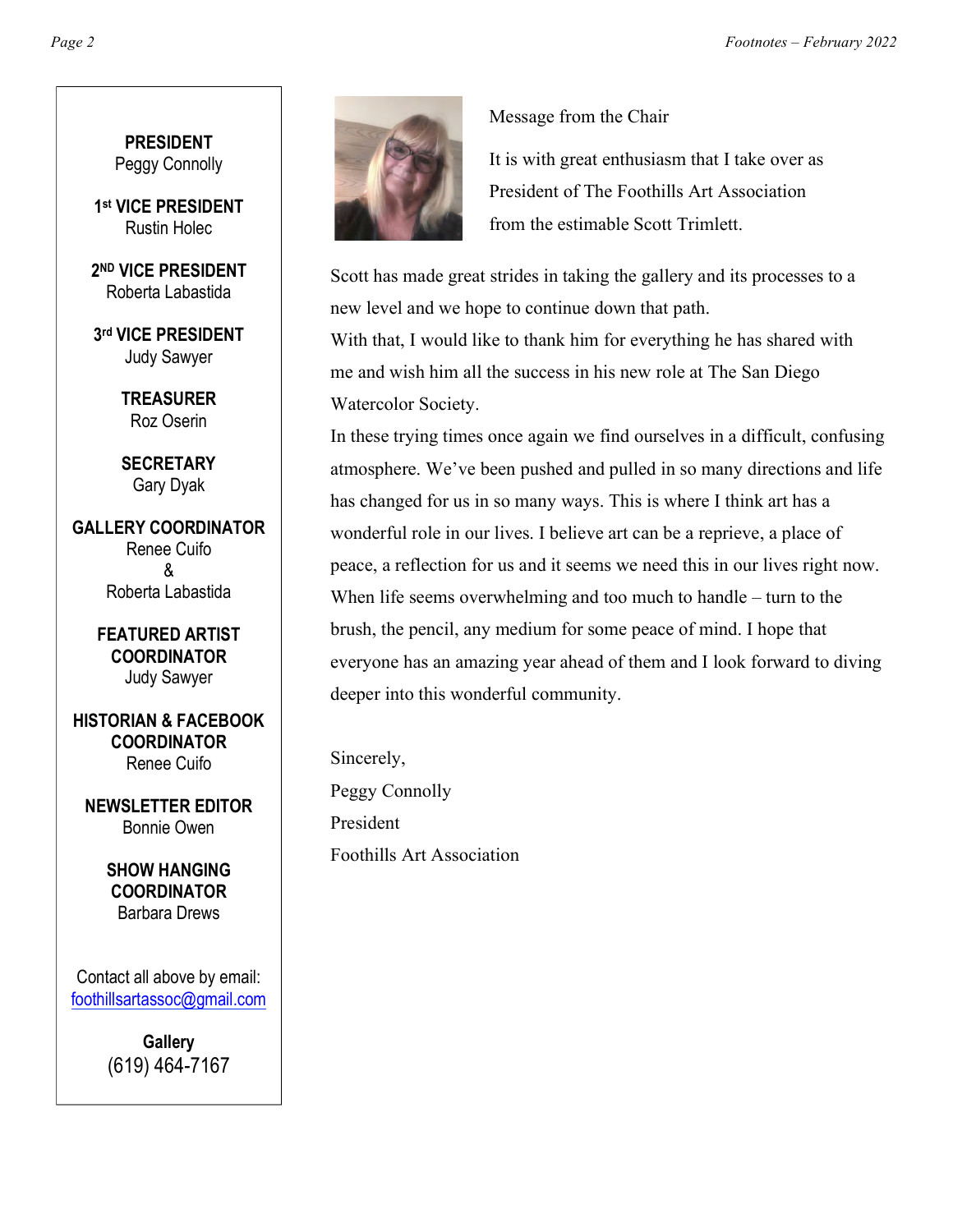# **Foothills Art Association Show Schedule**

### **Revised 1/7/22 - Reflects fiscal year July 2021- June 2022 (subject to change due to Pandemic)**

**JULY:** Gallery Members Show (No specific theme, No entry fee) NO Members Meeting / Demo

**AUGUST**: Gallery Members Show (No specific theme, No entry fee) NO Members Meeting / Demo

**SEPTEMBER: SMALL IMAGE SHOW:** Judged Members show with entry fee and

Prizes awarded. Entry Fee-  $$10/$  one,  $$15/$  two,  $$20/$  three - 1<sup>st</sup> Prize /  $$150, 2<sup>nd</sup>$  Prize  $$100, 3<sup>rd</sup>$  Prize /  $$75$ , Honorable Mention x 2- \$25 each.

Evening Members Meeting/ Demo

**OCTOBER:** Gallery Members Show (No specific theme, No entry fee) Members Meeting / Demo

**NOVEMBER:** Wildlife in Art Show-(Juried and judged with entry fee and prizes awarded)  $1^{st}$  \$450,  $2^{nd}$  \$250,  $3^{rd}$  \$100 Honorable Mentions. Evening Members Meeting/ Demo

**DECEMBER:** Gallery Members Show (winter /holiday theme suggested but not required. – Afternoon members meeting, but no demo (holiday fundraising sale and party before meeting.

**JANUARY:** Gallery Members Show (No specific theme, No entry fee) NO Members Meeting / Demo

**FEBRUARY**: Old Master's Show (no entry fee, Peoples Choice Awards and prizes in tribute to Teresa Shaffer) Prizes  $-1$ <sup>st</sup> \$50, 2<sup>nd</sup> \$30, 3<sup>rd</sup> \$20 (Afternoon Members Meeting/ Demo)

**MARCH**: Gallery Members (EXPANDED MEDIA SHOW) (No specific theme, No entry fee) Members Meeting / Demo

**APRIL**: ANNUAL MEMBERS JURIED AND JUDGED SHOW (No specific theme, no entry fees and prizes awarded) To be eligible a member must have 3 separate shows during the past year, May to March. Entry fees - \$20 / one entry, \$10 second entry, \$10 third entry Awards  $1^{st}$  Prize / \$400,  $2^{nd}$  Prize \$250,  $3^{rd}$  Prize / \$100 Honorable mentions/ 3Awards \$25 each Evening Members Meeting/ Demo

**MAY:** Gallery Members Show (No specific theme, No entry fee) NO Members Meeting / Demo

**JUNE:** Gallery Members Show (No specific theme, No entry fee) NO Members Meeting / Demo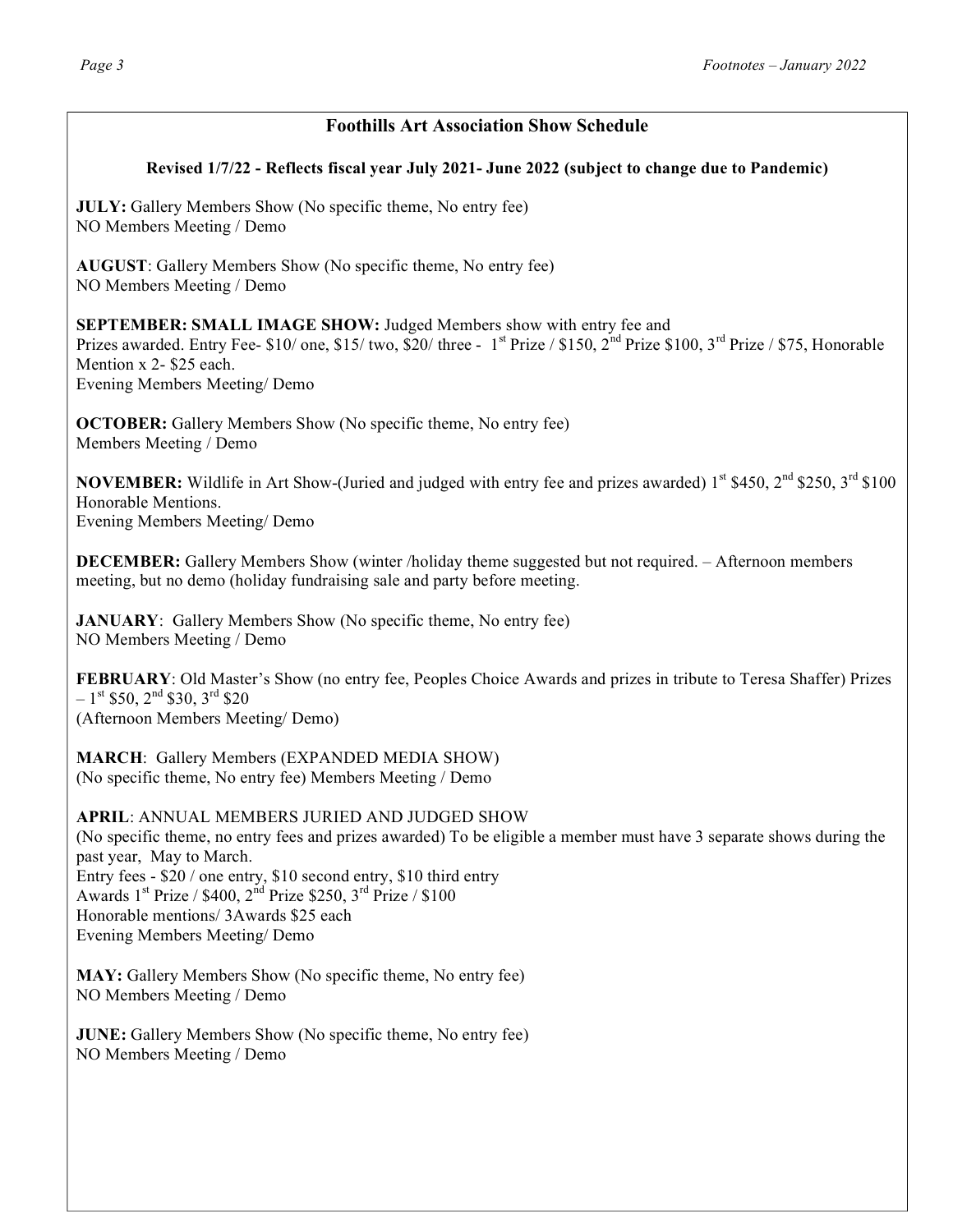# **Members News And Events**

### **From Tom Kilroy**

My painting *Solitude* was accepted into the SDWC January show.



*Solitude* by Tom Kilroy

### **From Sandie Seckington**

My watercolor painting *Free Fall* was accepted into the January SDWS Members Show.



*Free Fall* by Sandie Seckington

#### **From Roberta Labastida**

Roberta Labastida, Toby Scriba, and Sandy Seckington have paintings in the San Diego Watercolor Society this month.

#### **From Marva Smith a correction to the article on Barbara Drews**

Barbara tells me she actually worked in "Customer Service" and was not specifically a flight attendant for Delta Airlines.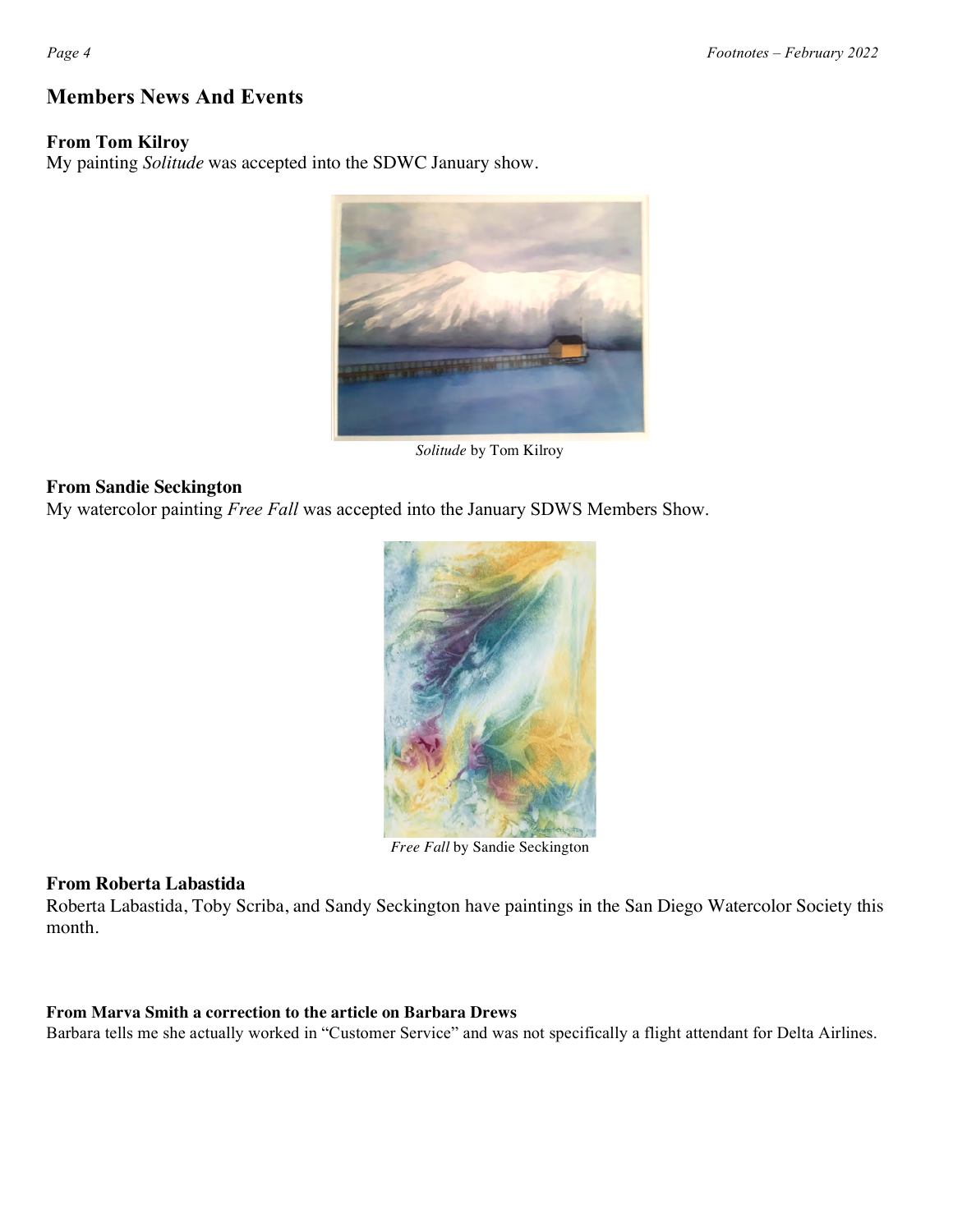# **Members News and Events Continued from page 4**

#### **From Gloria Henderson**

Two of my paintings, *Frosty Vigil* and *Spring Collection* were accepted into the San Diego Watercolor Society's January exhibit.





*Frosty Vigil* by Gloria Henderson *Spring Collection* by Gloria Henderson

### **From Linda Morton**

My painting *Nightcap* was accepting by the Front Porch Gallery in Carlsbad for the show "Second Art" And my painting *Frida* was accepted by the Escondido Arts Partnership Gallery for the show "Your True Colors".



*Nightcap* by Linda Morton *Frida* by Linda Morton



### **From Toby Scriba**

*Vineyard Glow* by Toby Scriba is currently in the January SDWS gallery show.



*Vineyard Glow* by Toby Scriba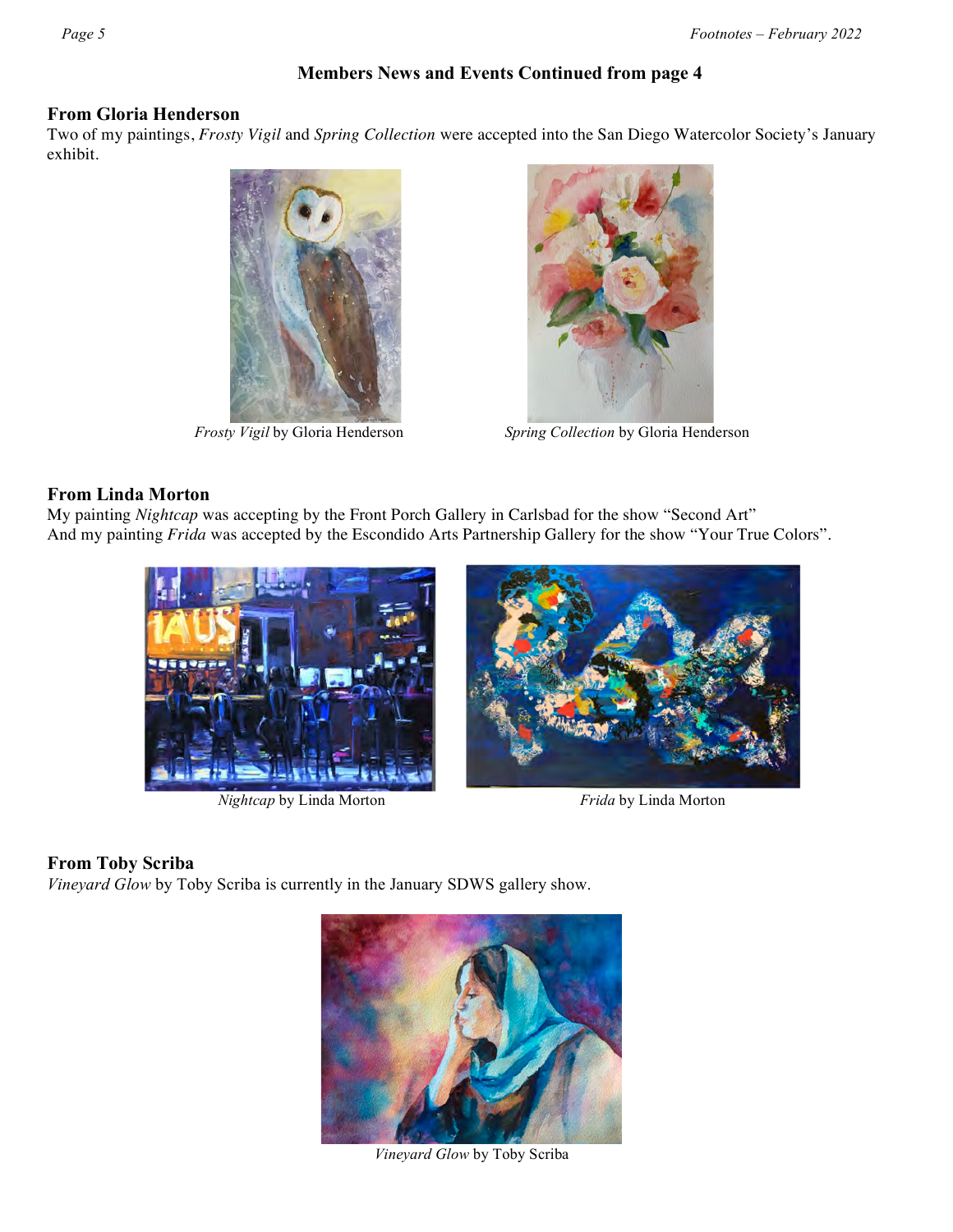# **FOOTHILLS ART ASSOCIATION January 2022 BOARD MEETING**

The Foothills Art Association Board meeting convened via Zoom meeting on Monday January 3rd, 2022 at 10:00a.m.

Attendees: Scott Trimlett, Gary Dyak, Peggy Connolly, Judy Sawyer, Barbara Drews, Rustin Holec, Glenn Osga, Bonnie Owen, Renee Ciufo, Roz Oserin, and Roberta Labastida.

- 1. Per CDC guidelines, masks must be worn when inside the gallery. Social distancing will be maintained.
- 2. The January Members meeting, demonstration and demonstrator workshop has been canceled.
- 3. Due to the current widespread condition of the Omicron variant in San Diego County, we are suspending holding workshops at our Porter Hall Gallery. When it becomes viable to hold the workshops once again they will be limited to 10 participants. Participants must be fully vaccinated (proof of vaccination is required) masks must be worn during the workshop and social distancing is to be maintained.
- 4. The Helix High School art students will be our Featured Artists for the month of January.
- 5. The family of Sandra Hayen has generously donated the money from the sale of her paintings and art supplies to Foothills Art Association.
- 6. Scott made a motion to reimburse Dixie Sampier for the loss of her oil painting. Roberta seconded the motion and it was passed by a majority of the board.
- 7. The remaining items from the Annual rummage sale will be donated to the Helix High School art students and a local thrift store.
- 8. This month's art take-in will be conducted in the following manner: take-in slips should be completed at the outdoor table in the back of the gallery. The artwork will then be accepted through the backdoor. Pick up of December's artwork will be picked up via the side door of the gallery.
- 9. Roz made a motion to donate \$300.00 to Noah's Home. Scott seconded the motion and it was passed by a majority of the board.
- 10. The Art Exhibition calendar will be changed to reflect that the Small Image show has been switched to September.

The next FAA Board meeting will be held via Zoom on January 31st at 10a.m.

The Board meeting was adjourned at 10:50

## **From Roberta Labastida**

#### **Come One, Come All**

February 3, 2022, is going to be our "Old Masters Show". (No entry fee), Peoples Choice Awards, and prizes in tribute to Teresa Shaffer

Prizes: 1st Prize/\$50 2nd Prize/\$30 3rd Prize/\$20

This is one of the times you can honestly "COPY" a famous art piece, done by one of the Old Masters (at least 100 yrs).

You do give credit to the artist by using d'Apres and the Masters name on the painting signature. example…Roberta Labastida d'Apres Rembrandt.

You can attach a small image of the original masterpiece to hang beside your piece.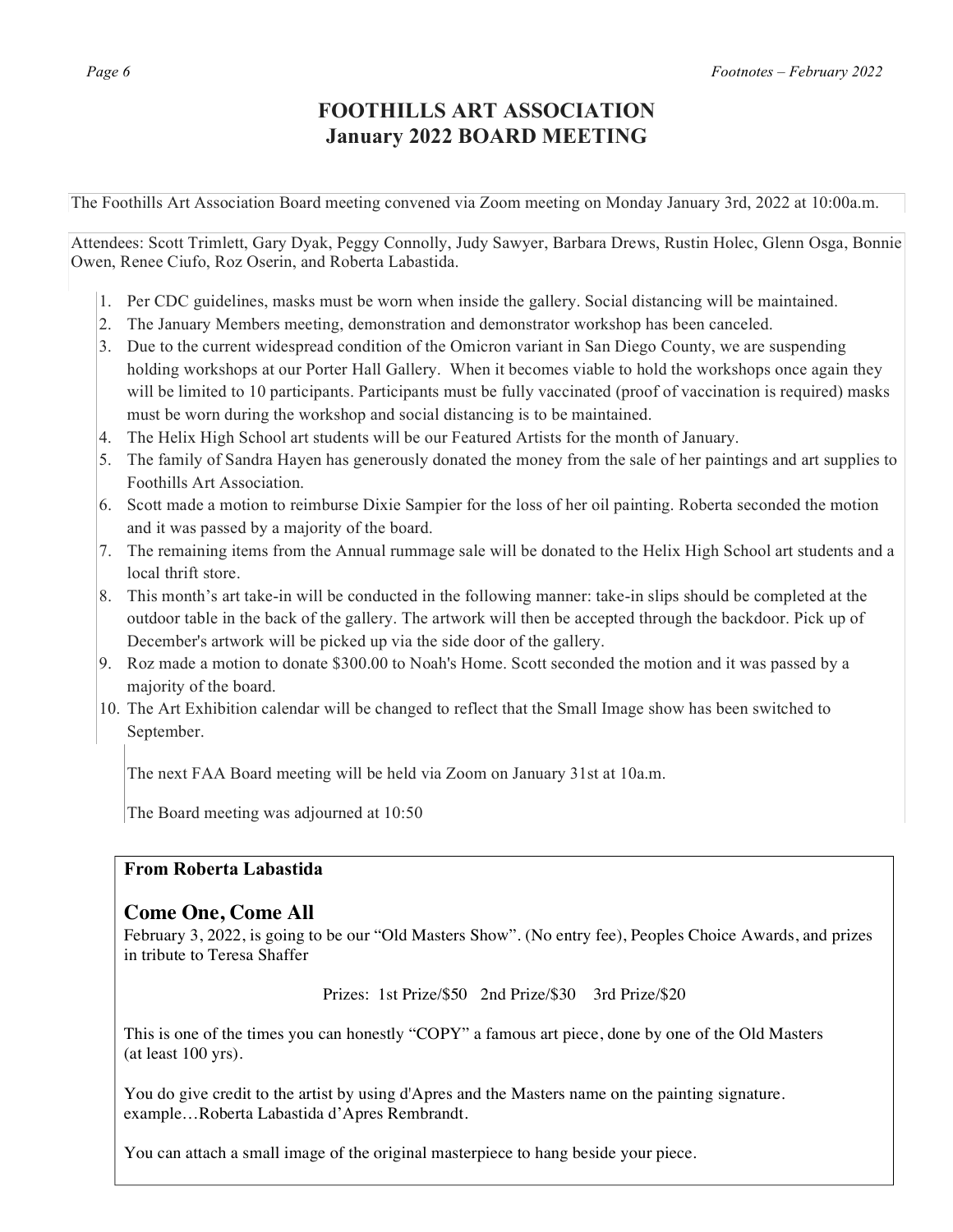# **Featured Artist, Lyle Rennick** *(Continued from Page 1)*





**Post Street by Lyle Rennick** *Main Beach Boardwalk* by Lyle Rennick





*Surf Wader* by Lyle Rennick *Lisa in the Garden* by Lyle Rennick